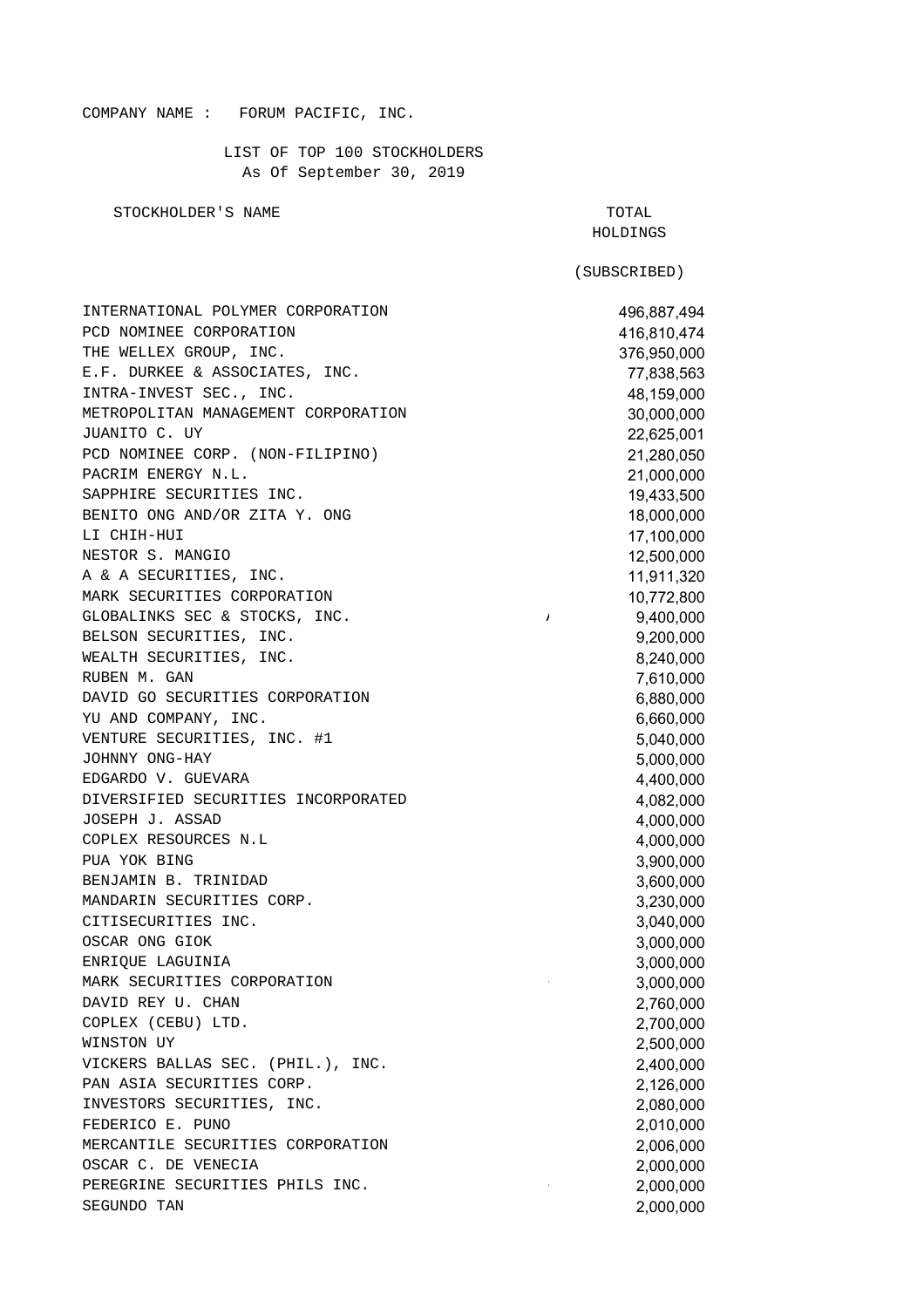WONG SECURITIES CORPORATION 1,680,000 GLOBALINKS SECS & STOCKS INC - 1,600,000 ELISA SAW 1,500,000 GLOBALINKS SEC. STOCK, INC.  $\frac{1}{1}$  1,400,000 GLOBALINKS SECS & STOCKS INC.  $1,400,000$ GUOCO SECURITIES (PHIL), INC. 1,280,000 EBC SECURITIES CORPORATION 1,205,000 FIDEL CHUA 1,200,000 EDGAR TAN SY 1,128,000 CHRISTINE NG 2002 2003 1,100,000 LUCIO W. YAN 1,100,000 TIONG SIM SY 1,070,000 ASIAMERIT SECURITIES, INC. THE 1,000,000 PASIAMERIT SECURITIES, INC. BA SECURITIES, INC. 1,000,000 JOSE CHUNG 1,000,000 OSCAR CU 1,000,000 EVERGREEN STOCKBROKERAGE & SEC. (1,000,000 1,000,000 FRANCISCO ORTIGAS SECURITIES INC.  $1,000,000$ GLOBALINKS SECS & STOCKS INC.  $1,000,000$ PHIL. ASIA EQUITY SECURITIES, INC.  $\begin{array}{cccc} 1 & 1 & 1,000,000 \end{array}$ STANDARD SECURITIES CORPORATION 1,000,000 JIMMY DY SY &/OR LETTY DY SY 1,000,000 JUANITA TAN 1,000,000 VICENTE O. YU, SR. &/OR ROSANNA Y. ONG 1,000,000 LUYS SECURITIES CO., INC. 980,000 ARNOLFO LIM SIH 900,000 VENTURE SECURITIES, INC. #3 900,000 RENE VILLARICA 900,000 CONNELL SECURITIES, INC. 894,000 GOLDEN TOWER SECURITIES & HOLDINGS, INC.  $864,000$ GLOBALINKS SEC & STOCKS, INC.  $\frac{1}{2}$  800,000 LOURDES SIA 800,000 MANUEL SIA 800,000 PETER NGO 765,000 FORTUNE SECURITIES, INC. THE SECURITIES OF A SECURITIES OF A SECURITIES OF A SECURITIES OF A SECURITIES OF A SECURITIES OF A SECURITIES OF A SECURITIES OF A SECURITIES OF A SECURITIES OF A SECURITIES OF A SECURITIES OF A S EASTERN SECURITIES DEVELOPMENT CORP. 705,000 E. CHUA-CHIACO SECURITIES, INC.  $\overline{a}$  700,000 GENESIS GLOBAL SECURITIES, INC. 700,000 WILFRIDO L. SAN 700,000 VENTURE SECURITIES, INC. #2 700,000 BENJAMIN EBRADA 690,000 SUMMIT SECURITIES, INC. 616,000 ASIAN OCEANIC MERIT SECS., INC. The contract of the contract of  $\overline{600.000}$ MARIO CRISOLOGO, JR. 600,000 GLOBALINKS SEC.& STOCKS, INC. A 600,000 HIGHLAND SECURITIES PHIL. INC. 600,000 GILBERT LIU 600,000 PETER ONG 600,000 HELEN POH 600,000 R. S. LIM & CO., INC. 600,000 REGINA CAPITAL DEVT. CORP. / 600,000 ARTHUR V. REYES 600,000 PACIANO TANGCO 600,000 PACIANO TANGCO CONSUMING A CONSUMING A CONSUMING A CONSUMING A CONSUMING A CONSUMING A CONSUMING A CONSUMING A CONSUMING A CONSUMING A CONSUMING A CONSUMING A CONSUMING A CONSUMING A CONSUMING A CONS ANGEL VELASCO AND/OR PAULETTE VELASCO 600,000 ALEXANDER S. WONG **600,000** R.S. LIM AND COMPANY, INC.  $\qquad \qquad$  1 564,000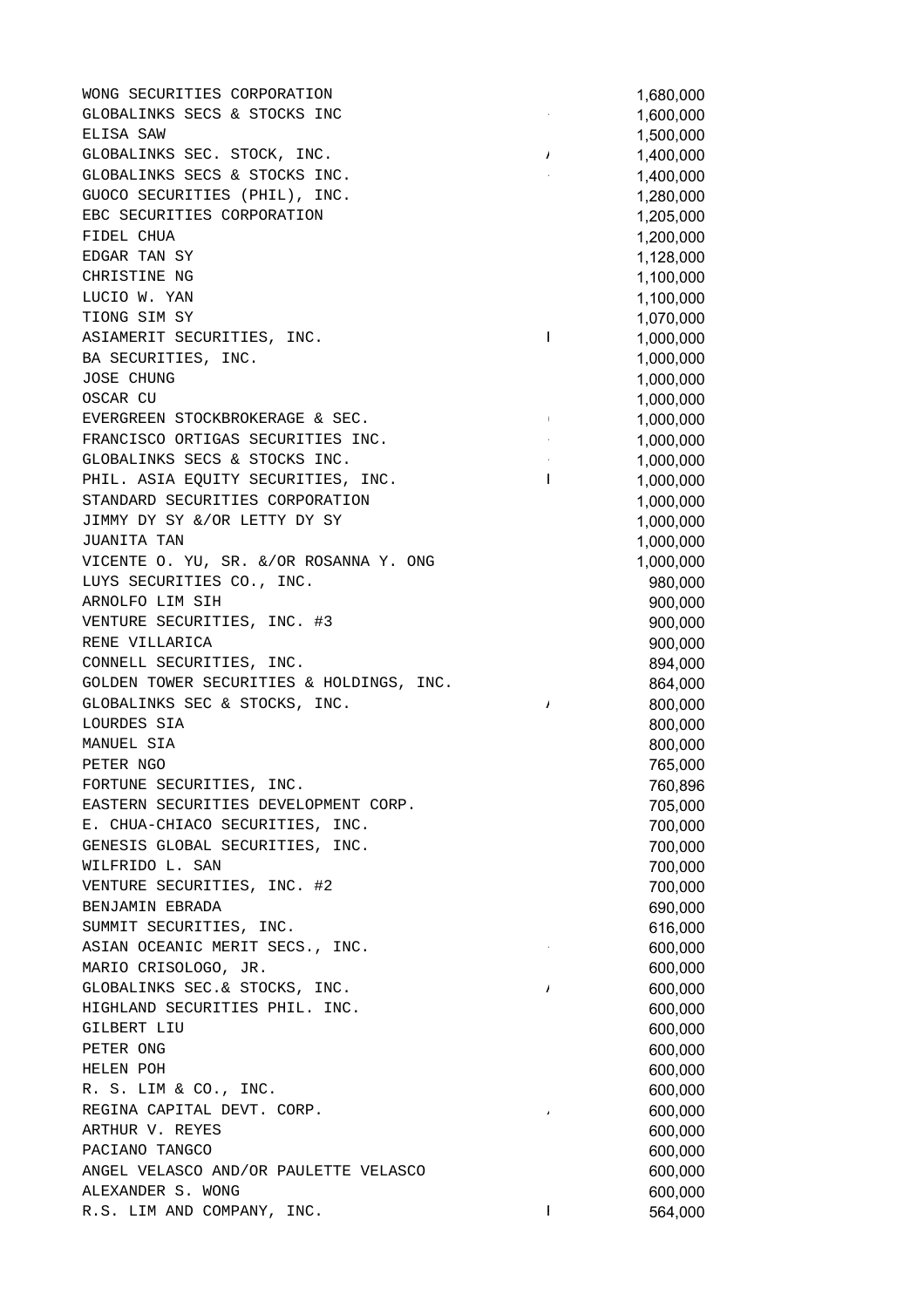## **OUTSTANDING BALANCES FOR A SPECIFIC COMPANY**

Company Code - FPI000000000 FORUM PACIFIC, INC.

| Business Date: September 30, 2019               |                 |
|-------------------------------------------------|-----------------|
| <b>BPNAME</b>                                   | <b>HOLDINGS</b> |
| WESTLINK GLOBAL EQUITIES, INC.                  | 81,294,300      |
| ABACUS SECURITIES CORPORATION                   | 36,507,458      |
| COL Financial Group, Inc.                       | 30,505,713      |
| ANSALDO, GODINEZ & CO., INC.                    | 27,702,000      |
| EASTERN SECURITIES DEVELOPMENT CORPORATION      | 14,090,000      |
| TRI-STATE SECURITIES, INC.                      | 13,360,000      |
| AB CAPITAL SECURITIES, INC.                     | 11,321,000      |
| <b>GLOBALINKS SECURITIES &amp; STOCKS, INC.</b> | 10,900,754      |
| HDI SECURITIES, INC.                            | 10,052,000      |
| YAO & ZIALCITA, INC.                            | 9,960,000       |
| CTS GLOBAL EQUITY GROUP, INC.                   | 8,964,260       |
| QUALITY INVESTMENTS & SECURITIES CORPORATION    | 8,350,250       |
| <b>AP SECURITIES INCORPORATED</b>               | 7,721,000       |
| EVERGREEN STOCK BROKERAGE & SEC., INC.          | 7,667,000       |
| SOLAR SECURITIES, INC.                          | 7,111,000       |
| KING'S POWER SECURITIES, INC.                   | 6,070,000       |
| <b>BPI SECURITIES CORPORATION</b>               | 5,892,441       |
| GOLDEN TOWER SECURITIES & HOLDINGS, INC.        | 5,692,000       |
| <b>TOWER SECURITIES, INC.</b>                   | 5,681,000       |
| R. S. LIM & CO., INC.                           | 5,302,000       |
| <b>CITIBANK N.A.</b>                            | 5,000,000       |
| A & A SECURITIES, INC.                          | 4,911,880       |
| R. COYIUTO SECURITIES, INC.                     | 4,798,075       |
| <b>WEALTH SECURITIES, INC.</b>                  | 4,621,100       |
| FIRST METRO SECURITIES BROKERAGE CORP.          | 4,563,088       |
| PHILSTOCKS FINANCIAL INC                        | 4,351,535       |
| REGINA CAPITAL DEVELOPMENT CORPORATION          | 4,334,060       |
| INTRA-INVEST SECURITIES, INC.                   | 3,969,000       |
| NEW WORLD SECURITIES CO., INC.                  | 3,780,000       |
| E. CHUA CHIACO SECURITIES, INC.                 | 3,760,000       |
| PAN ASIA SECURITIES CORP.                       | 3,484,000       |
| YU & COMPANY, INC.                              | 3,350,000       |
| <b>SB EQUITIES, INC.</b>                        | 3,113,000       |
| MAYBANK ATR KIM ENG SECURITIES, INC.            | 3,062,603       |
| <b>EAGLE EQUITIES, INC.</b>                     | 3,030,000       |
| ALPHA SECURITIES CORP.                          | 2,980,000       |
| PREMIUM SECURITIES, INC.                        | 2,970,000       |
| BELSON SECURITIES, INC.                         | 2,779,996       |
| DAVID GO SECURITIES CORP.                       | 2,405,000       |
| BERNAD SECURITIES, INC.                         | 2,347,000       |
| MANDARIN SECURITIES CORPORATION                 | 2,170,000       |
| R. NUBLA SECURITIES, INC.                       | 2,110,000       |
| VENTURE SECURITIES, INC.                        | 1,937,600       |
| GOLDSTAR SECURITIES, INC.                       | 1,870,000       |
| INVESTORS SECURITIES, INC,                      | 1,830,000       |
| G.D. TAN & COMPANY, INC.                        | 1,755,000       |
| FIRST ORIENT SECURITIES, INC.                   | 1,745,000       |
| JSG SECURITIES, INC.                            | 1,720,000       |
| BENJAMIN CO CA & CO., INC.                      |                 |
|                                                 | 1,560,000       |
| EQUITIWORLD SECURITIES, INC.                    | 1,545,000       |
| <b>BDO SECURITIES CORPORATION</b>               | 1,444,000       |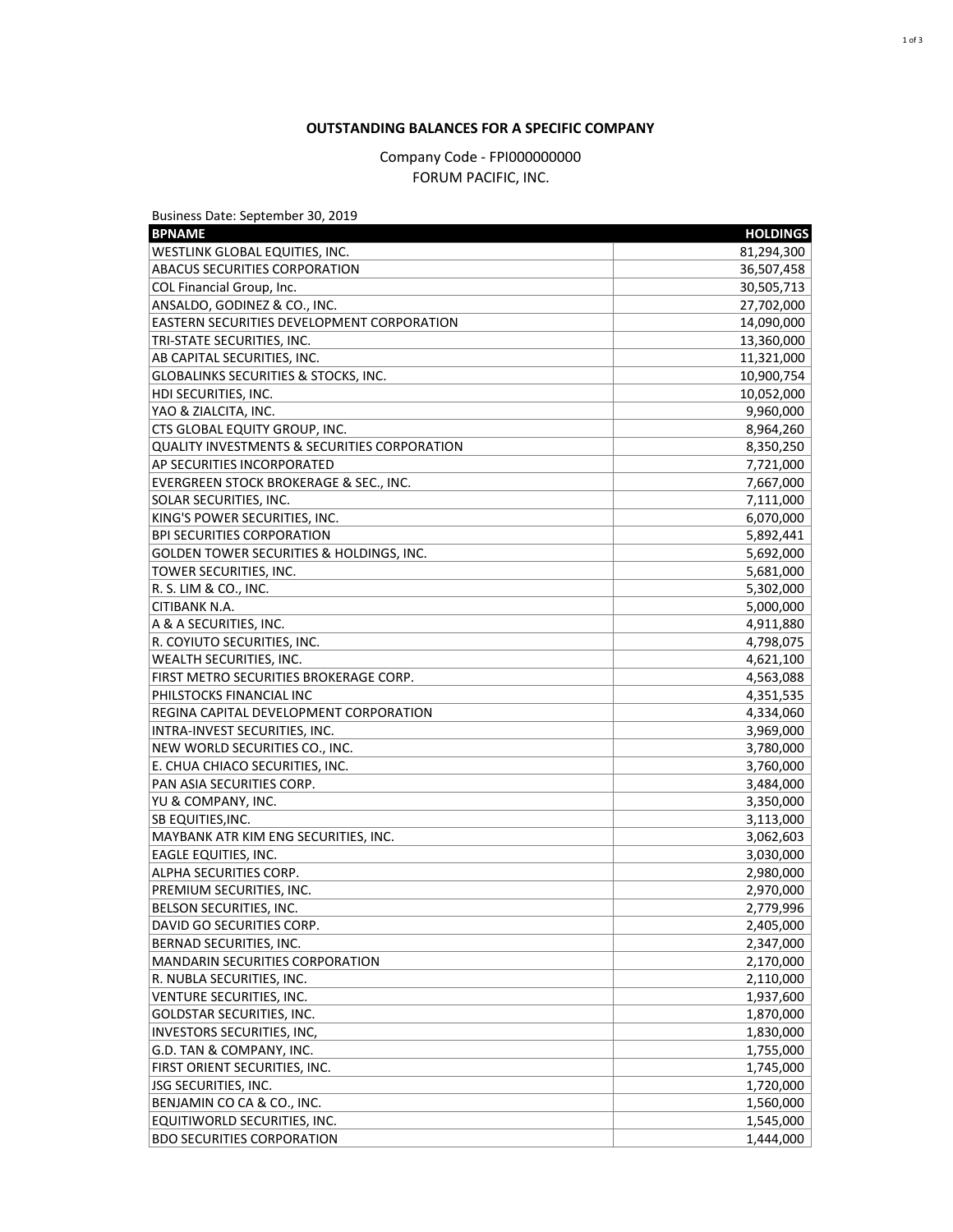| <b>BPNAME</b>                                    | <b>HOLDINGS</b> |
|--------------------------------------------------|-----------------|
| DA MARKET SECURITIES, INC.                       | 1,437,250       |
| TANSENGCO & CO., INC.                            | 1,436,000       |
| PNB SECURITIES, INC.                             | 1,359,000       |
| STANDARD SECURITIES CORPORATION                  | 1,345,000       |
| I. B. GIMENEZ SECURITIES, INC.                   | 1,301,000       |
| MERCANTILE SECURITIES CORP.                      | 1,162,000       |
| AURORA SECURITIES, INC.                          | 1,065,000       |
| AAA SOUTHEAST EQUITIES, INCORPORATED             | 1,047,000       |
| IMPERIAL, DE GUZMAN, ABALOS & CO., INC.          | 982,000         |
| <b>BA SECURITIES, INC.</b>                       | 960,000         |
| PAPA SECURITIES CORPORATION                      | 955,000         |
| SINCERE SECURITIES CORPORATION                   | 950,000         |
| FIRST INTEGRATED CAPITAL SECURITIES, INC.        | 950,000         |
| WONG SECURITIES CORPORATION                      | 950,000         |
| <b>IGC SECURITIES INC.</b>                       | 944,400         |
| B. H. CHUA SECURITIES CORPORATION                | 800,000         |
| LUCKY SECURITIES, INC.                           | 800,000         |
| COHERCO SECURITIES, INC.                         | 800,000         |
|                                                  |                 |
| MDR SECURITIES, INC.                             | 760,000         |
| SUMMIT SECURITIES, INC.                          | 702,913         |
| <b>BDO NOMURA SECURITIES INC</b>                 | 701,000         |
| F. YAP SECURITIES, INC.                          | 685,000         |
| MERIDIAN SECURITIES, INC.                        | 660,000         |
| RCBC SECURITIES, INC.                            | 640,000         |
| <b>ASTRA SECURITIES CORPORATION</b>              | 600,000         |
| ARMSTRONG SECURITIES, INC.                       | 597,000         |
| OPTIMUM SECURITIES CORPORATION                   | 568,000         |
| UCPB SECURITIES, INC.                            | 550,000         |
| S.J. ROXAS & CO., INC.                           | 540,000         |
| MOUNT PEAK SECURITIES, INC.                      | 535,000         |
| JAKA SECURITIES CORP.                            | 502,000         |
| I. ACKERMAN & CO., INC.                          | 382,000         |
| A. T. DE CASTRO SECURITIES CORP.                 | 350,000         |
| TRITON SECURITIES CORP.                          | 340,000         |
| ASIASEC EQUITIES, INC.                           | 270,000         |
| DEUTSCHE REGIS PARTNERS, INC.                    | 250,000         |
| DIVERSIFIED SECURITIES, INC.                     | 232,000         |
| <b>CUALOPING SECURITIES CORPORATION</b>          | 220,000         |
| H. E. BENNETT SECURITIES, INC.                   | 195,000         |
| FIDELITY SECURITIES, INC.                        | 160,000         |
| ASIAN CAPITAL EQUITIES, INC.                     | 132,000         |
| PHILIPPINE EQUITY PARTNERS, INC.                 | 100,000         |
| RTG & COMPANY, INC.                              | 95,000          |
| LUYS SECURITIES COMPANY, INC.                    | 93,000          |
| J.M. BARCELON & CO., INC.                        | 90,000          |
| GUILD SECURITIES, INC.                           | 50,000          |
| <b>ALAKOR SECURITIES CORPORATION</b>             | 50,000          |
| CAMPOS, LANUZA & COMPANY, INC.                   | 47,000          |
| SARANGANI SECURITIES, INC.                       | 45,000          |
| MARINO OLONDRIZ Y CIA                            | 42,390          |
| EQUITABLE SECURIITES (PHILS.) INC.               | 40,000          |
| SECURITIES SPECIALISTS, INC.                     | 40,000          |
| HK SECURITIES, INC.                              | 30,000          |
| STRATEGIC EQUITIES CORP.                         | 30,000          |
| UNICAPITAL SECURITIES INC.                       | 24,950          |
| UPCC SECURITIES CORP.                            | 10,000          |
| ASIA PACIFIC CAPITAL EQUITIES & SECURITIES CORP. | 10,000          |
| <b>CENTURY SECURITIES CORPORATION</b>            | 10,000          |
|                                                  |                 |